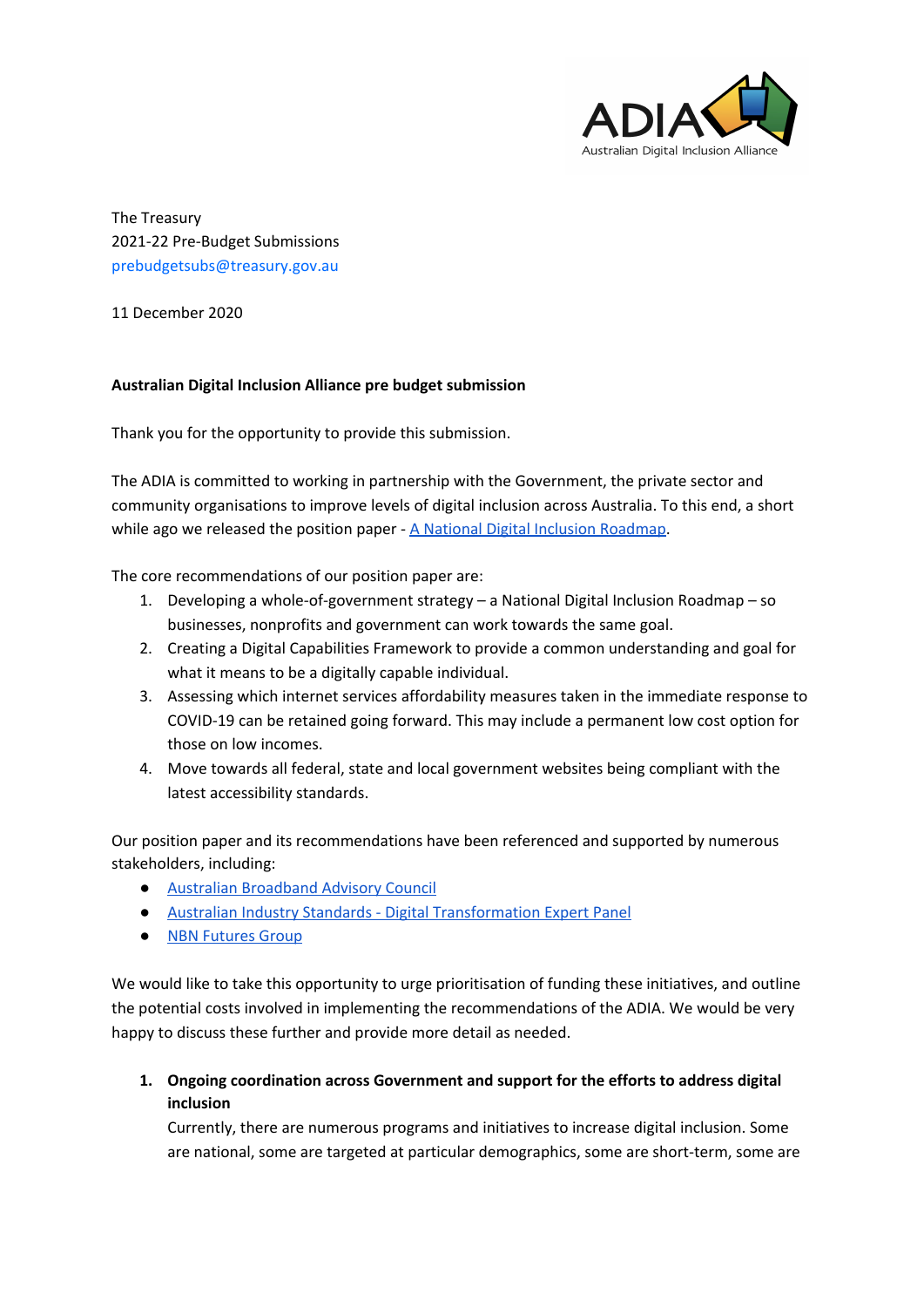

online, some are group based. In totality, they lack coordination and there is not a common understanding of what the map of efforts looks like.

The ADIA has compiled a list of the most prominent government, private and community programs, strategies and frameworks in the digital inclusion space, the detail of which can be found in our [Position](https://www.digitalinclusion.org.au/wp-content/uploads/2020/10/ADIA-A-National-Digital-Inclusion-Roadmap.pdf) Paper.

There are 11 frameworks and strategies focused on specific workforces, all written without a common capability framework. Some organisations, such as the National Centre for Vocational Education and Research, recognise this as a problem and specifically call for a national digital skills framework to address this fragmentation.

The Federal Government alone has several departments working on projects looking at digital inclusion, without whole-of-government coordination. The projects span from Social Services to Defence to Health, all working in silos without collaboration or a shared end goal.

Currently, the scattered approach to improving digital inclusion is not providing as much of an impact as it could with greater coordination. Providing a central strategy would enable the Government to harness community and industry efforts to amplify its own efforts.

This strategy would be operationalised by a dedicated small team, perhaps within the Department of Prime Minister and Cabinet. This team would, amongst other things, be responsible for:

- coordination across governments
- coordination with private and community sectors
- ongoing maintenance of the Digital Capabilities Framework (see below)
- implementing and maintaining a gap and overlap analysis of efforts to address digital inclusion
- creating, maintaining and distributing a comparison tool for cost of internet access per gigabyte across service providers (see 4. below)
- tracking of implementation and progress.

We believe the Government is best placed to determine the required funding for establishing and supporting a team of this nature.

## **2. Digital Capabilities Framework development**

A National Digital Capabilities Framework that defines the capabilities Australians need would provide a common language and understanding as the government, the private sector and community organisations continue to deliver programs to develop Australians' digital capabilities.

A Framework would become a reference for people and organisations as they develop the ability to safely and effectively benefit from and contribute to the digitally enabled world. It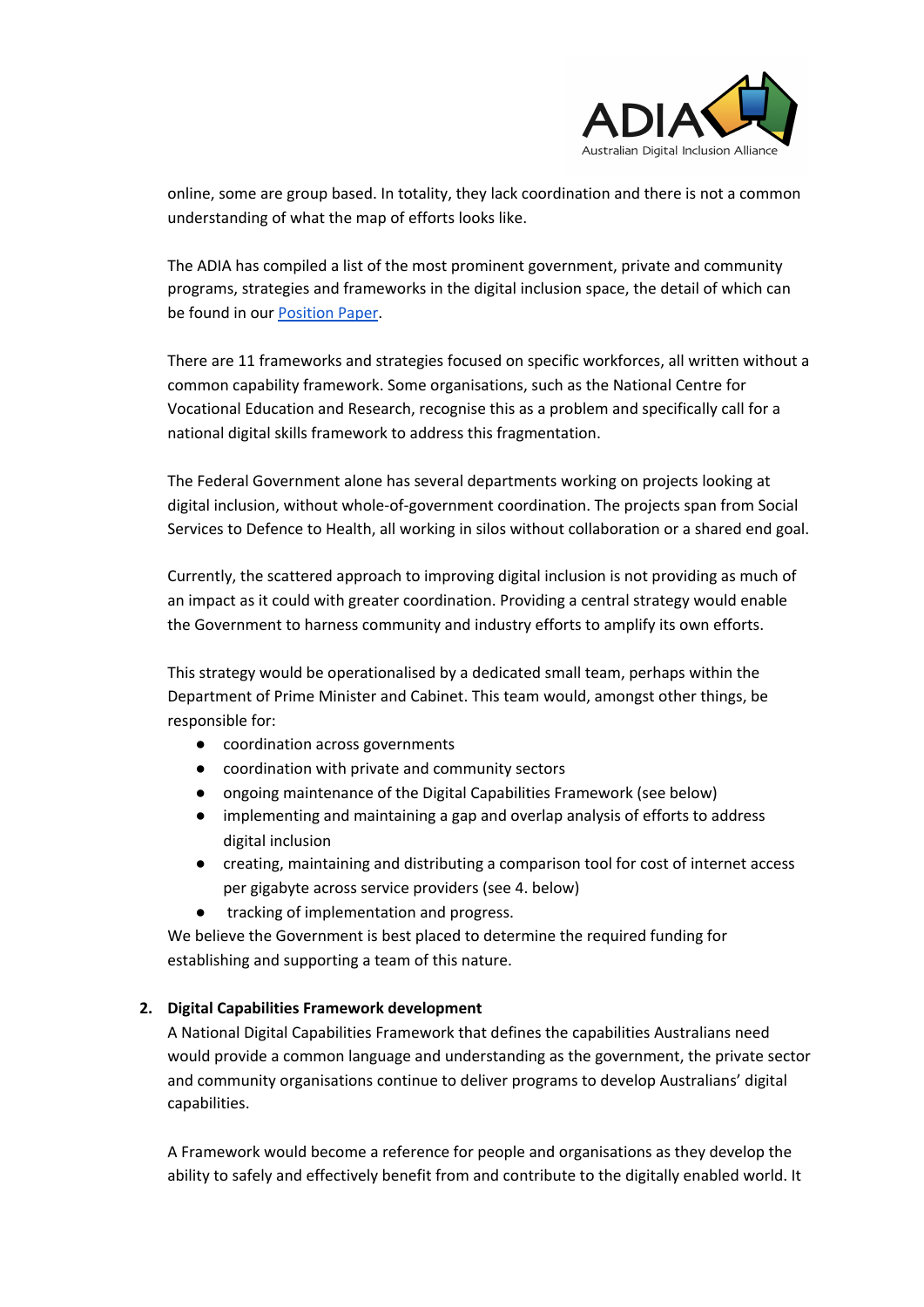

would support potential employees and employers to clearly articulate levels of digital capability that are required for jobs.

Prioritising investment in developing and piloting / testing a National Digital Capabilities Framework would ensure Australia has a valuable reference document that:

- a. informs digital capability training programs, particularly where provided by community organisations and the private sector;
- b. builds a common language around development and attainment of digital capability. This would support people being able to clearly articulate their learning needs and achievements. It would form the basis for employers being able to describe the level of capability they need job applicants to have; and job seekings being able to articulate their level of digital capability.

The Australian Department of Education, Skills and Employment is piloting the inclusion of essential digital skills in the Australian Core Skills Framework (ACSF). The ACSF is intended for use by the government in evaluating Registered Training Organisations' applications for funding, meaning it is very limited in purpose and has not been created with the wider set of digital capabilities programs in mind. Further, the current ACSF only includes essential digital skills to a very basic level.

The ADIA recommendation is to extend the current ACSF work on digital capabilities to illustrate the capabilities a more competent digital citizen needs to fully participate in society and the economy. We urge the prioritisation of funding to extend the ACSF work to become a National Digital Capabilities Framework.

We believe that consultation with DESE would be valuable to inform a cost estimate on developing the ACSF work up to level 6 and extending it to ensure it is appropriate for use by a broad range of stakeholders.

## **3. Affordability measures for internet connectivity**

It is imperative to remove cost as a prohibitive barrier when accessing internet services and devices. Without affordable internet access and appropriate devices, school children have a harder time keeping up in school - both academically and socially, it makes it difficult for adults to find employment and lift their family out of poverty, and it is a barrier to access support services and stay socially connected.

As an immediate action, the affordability measures taken in the immediate response to COVID-19 can be retained going forward. This may include a permanent low cost option from the NBN. See ACCAN's 'No Australian Left Offline' initiative: [https://accan.org.au/no-australian-left-offline.](https://accan.org.au/no-australian-left-offline) It would be a matter for the Government whether it chose to subsidise these measures or require the market to bear it.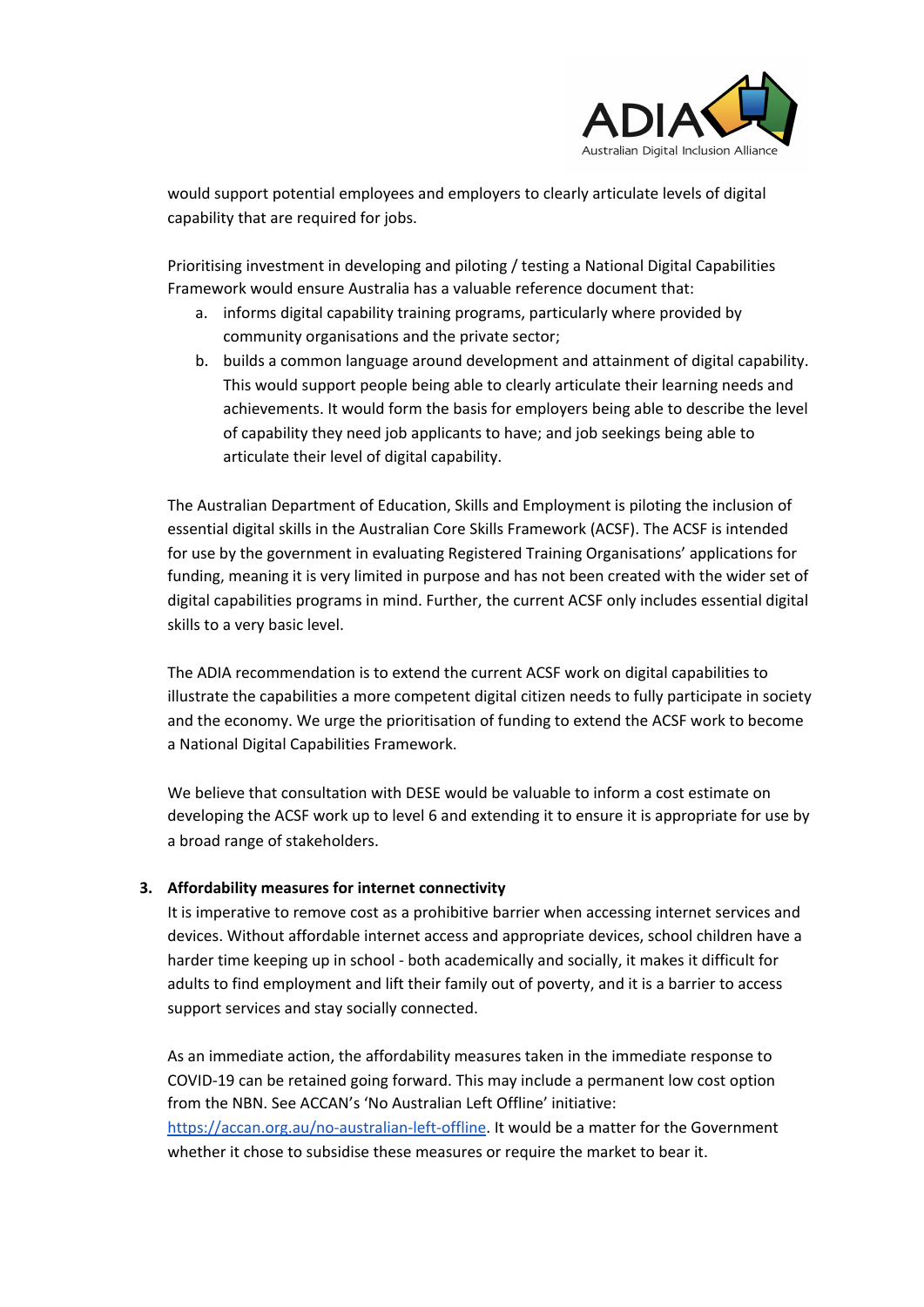

In the medium term, the ADIA recommends that, like any foundational utility, those on low incomes should automatically be afforded discounts for their internet services. Again it would be a matter for the Government whether it chose to subsidise these measures or require the market to bear it.

Also in the medium term, the team established to operationalise the central strategy on digital inclusion (see 1. above) could create an easy comparison tool for cost per gigabyte for both fixed and wireless internet access across service providers, that includes information about expiry dates for use of data. This would be a valuable tool for community organisations and agencies such as Centrelink as they support families to make choices about the internet service option best suited to them. There would be a cost associated with creating and maintaining this comparison tool, as well as ensuring its delivery to the organisations for whom it is most relevant and training staff in how to leverage it. This cost could be built into the operational budget for the team established to operationalise the central strategy on digital inclusion (see 1. above).

## **4. Accessibility**

Accessibility refers to supporting everyone to use the internet including those living with disability, from culturally or linguistically diverse backgrounds, or with other needs posed by current barriers built into online technologies.

In order to make substantial progress towards achieving accessibility, the government should:

- Move towards all federal, state and local government websites being compliant with the latest accessibility standards (Web Content Accessibility Guidelines - WCAG 2.1).
- Ensure whole of government adherence to the Australian Standard AS EN 301 549, accessibility requirements suitable for public procurement of ICT products and services.

There should not be additional cost beyond associated with these efforts, beyond regular operating budgets. What is, however required, is prioritisation of this issue in governance and culture efforts. For example, progress on the accessibility measures identified above could be reported on by each Department at Secretaries meetings or through another appropriate governance vehicle. Setting the expectation and targets at the top will drive culture and behavioural change.

Thank you for your consideration of our submission. In 2020, we adjusted our lives to an online world. Even before the pandemic, Australians were being left behind because they did not have the affordable access or the skills necessary to participate in a digital world. Now, with COVID-19 changing the way we live, addressing digital inclusion must be a priority so all Australians can participate in every aspect of our economy and society.